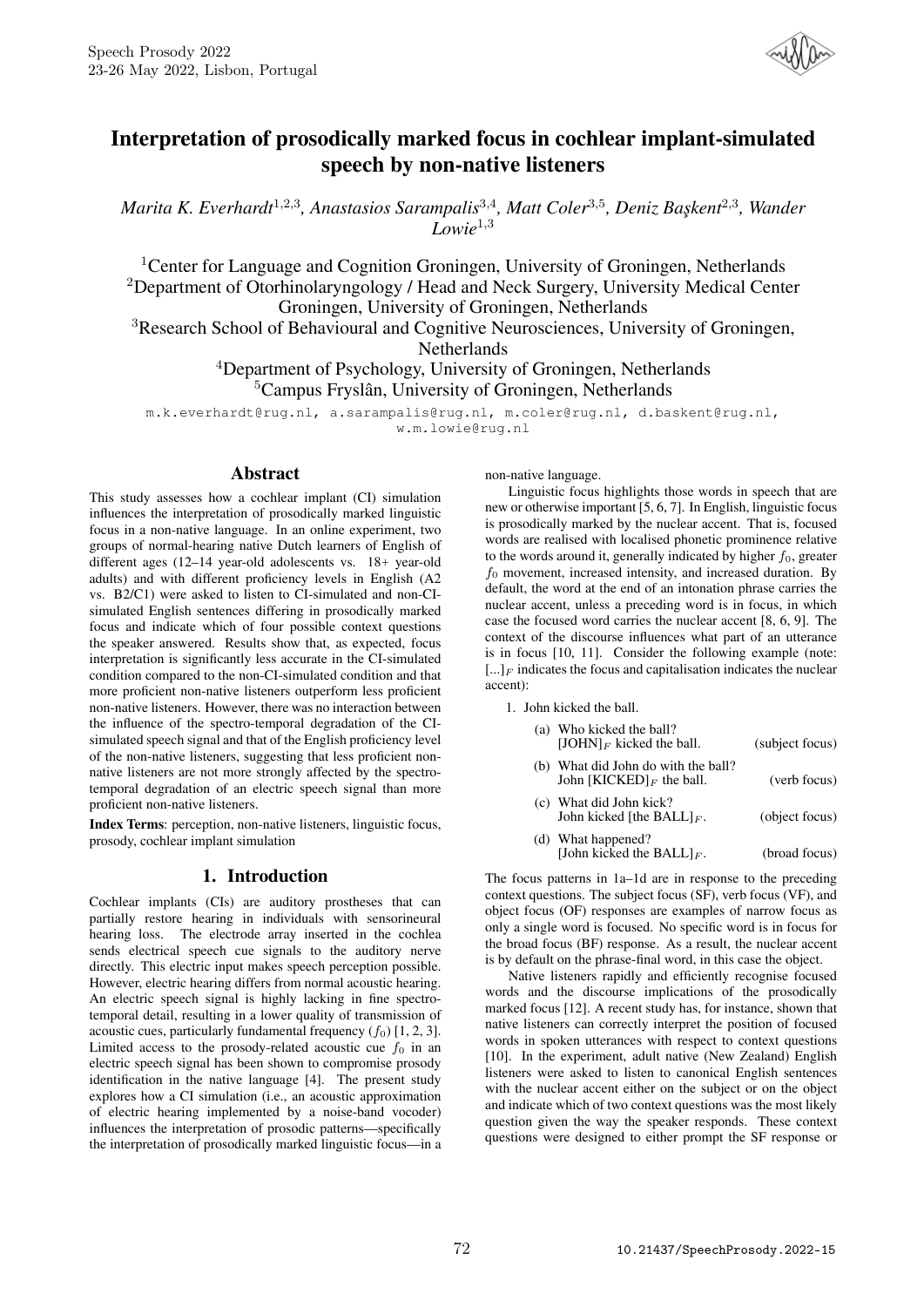the OF response. The results showed that listeners were more likely to select the SF question when the nuclear accent was on the subject and more likely to select the OF question when the nuclear accent was on the object, suggesting they correctly interpreted the focus position and were able to identify the correct context question.

Non-native listeners, however, recognise prosodic patterns less accurately and less efficiently [13, 14]. One study specifically showed that non-native listeners performed significantly less accurately compared to native listeners during a task where they had to indicate whether the prosodically marked focus pattern of a response was appropriate given a context question for matched and mismatched question-answer pairs in English. That is, whereas the adult native (American) English listeners were very likely to accept matched pairs and reject mismatched pairs, the Korean and Mandarin listeners had greater difficulty recognising the prosodically marked focus, mainly evidences by the lower accuracy in rejecting mismatched question-answer pairs [15]. Importantly, the study also showed that the greater the English proficiency of the Korean and Mandarin listeners, the higher the accuracy. This is in line with research in the segmental domain showing a beneficial effect of amount of experience with the non-native language [16]. Non-native prosodic focus interpretation thus appears to improve with increasing experience and proficiency in the non-native language.

Little is known about how prosodic focus interpretation for non-native language learners with different proficiency levels may be affected by the spectro-temporal degradation of an electric speech signal. For native listeners, studies have demonstrated that typical CI users (i.e., postlingually deafened and implanted adults) are less accurate in correctly identifying prosodically focused words compared to their normal-hearing (NH) peers [17, 18]. Comparable results were found for early deafened and implanted children [19], for prelingually deafened adolescent CI users [20], for adults who were deafened either prelingually or postlingually, but who were all implanted late [21], and for NH adult listeners listening to CI-simulated speech [22]. For non-native listeners, the influence of electric hearing on prosodic focus interpretation remains unclear. While there are no studies directly investigating this effect, speech-in-noise perception studies indicate that non-native listeners are more strongly affected by adverse listening conditions than native listeners [23], suggesting that non-native listeners would also be more strongly affected by spectro-temporal degradations.

The present study assesses in an online experiment how spectro-temporal degradations, similar to those that can occur in electric hearing, influence the interpretation of prosodically marked focus in a non-native language for non-native language learners with different proficiency levels (based on the amount of experience with non-native language learning in a school setting). Using a task that tests whether listeners can link the focus pattern to the correct context question [10], we investigate how accurately less proficient adolescent and more proficient adult native Dutch learners of English interpret prosodically marked focus in CI-simulated English sentences compared to how accurately these listeners interpret focus in non-CIsimulated English sentences. In line with previous research, we predict that the non-native listeners interpret prosodic focus less accurately in the CI-simulated sentences than in the non-CI-simulated sentences [22] and that the more proficient adult native Dutch learners of English will interpret prosodic focus in English sentences more accurately than the less proficient adolescent native Dutch learners of English [15].

# 2. Method

### 2.1. Participants

Two groups of participants took part in the online study: beginner native Dutch learners of English and more experienced and more proficient native Dutch learners of English. Eighteen 12–14 year-old (*M*: 13.5, *SD*: 0.93) adolescent secondary school students formed the group of beginner non-native language learners. They have a limited amount of experience with English learning in a school setting and have an estimated average Common European Framework of Reference for Languages (CEFR) [24] level of English listening skills of A2 [25]. Thirty-two 18+ year-old (*M*: 20.6, *SD*: 2.24; range: 18– 30) adult first-year psychology students from the University of Groningen formed the group of the more proficient nonnative language learners. They have more years of experience with English learning in a school setting and have an estimated CEFR level of at least B2/C1 as they have to meet these English language requirements of pre-university education in order to enter Dutch universities. To confirm normal hearing, participants were asked to successfully complete the Dutch version of the online digits-in-noise (DIN) test [26] before participation in the online study. All participants declared to meet this requirement. Written informed consent was obtained from all participants and from the parents/guardians of the adolescents before participation in the study. The adolescents were paid for their time and the adults received course credit.

#### 2.2. Stimuli

Twenty-six English sentences were constructed (24 trial items, 2 practice items) with a subject-verb-article-object structure such as "John kicked the ball". Four context questions were created for each sentence. These questions were designed to elicit a SF, VF, OF, or BF response and followed the pattern of the questions outlined in 1a–1d. The stimuli were recorded by two female and two male adult native speakers of (British) English. Each speaker recorded the 24 trial items and 2 practice items in all focus forms. To elicit natural focus responses, speakers responded to the context questions. The stimuli were recorded using a TASCAM DR-100 portable digital recorder with a Sennheiser 3865 condenser microphone at a sampling frequency of 48 kHz and sampling depth of 16 bit. The 96 trial stimuli (24 sentences x 4 focus types) were evenly divided between the speakers, such that each speaker contributed one focus type per sentence and a total of six SF, six VF, six OF, and six BF stimuli to the final set. Acoustic analyses of the stimuli will be presented in a forthcoming paper.

Acoustic CI simulations of the selected stimuli were created by means of a vocoder (version 1.0) [27] implemented in MATLAB (R2018a). Vocoded stimuli were created using an 8-channel noise-band vocoder with a bandwidth of 250– 8700 Hz and Greenwood map, using zero-phase 12th order Butterworth filters with matching analysis and synthesis filters. The temporal envelope was extracted by half-wave rectification and low-pass filtering at a cut-off of 160 Hz using a zerophase 4th order Butterworth filter. These parameters resembled those of a previous study [28], but were modified to more closely approximate the perceptual abilities of the average CI listener by selecting an 8-channel vocoder and a cut-off frequency of 160 Hz [2, 29]. A pilot study confirmed that participants were able to perform the tasks described below in the vocoded condition and that the selected parameters would lead to accuracy scores above chance-level.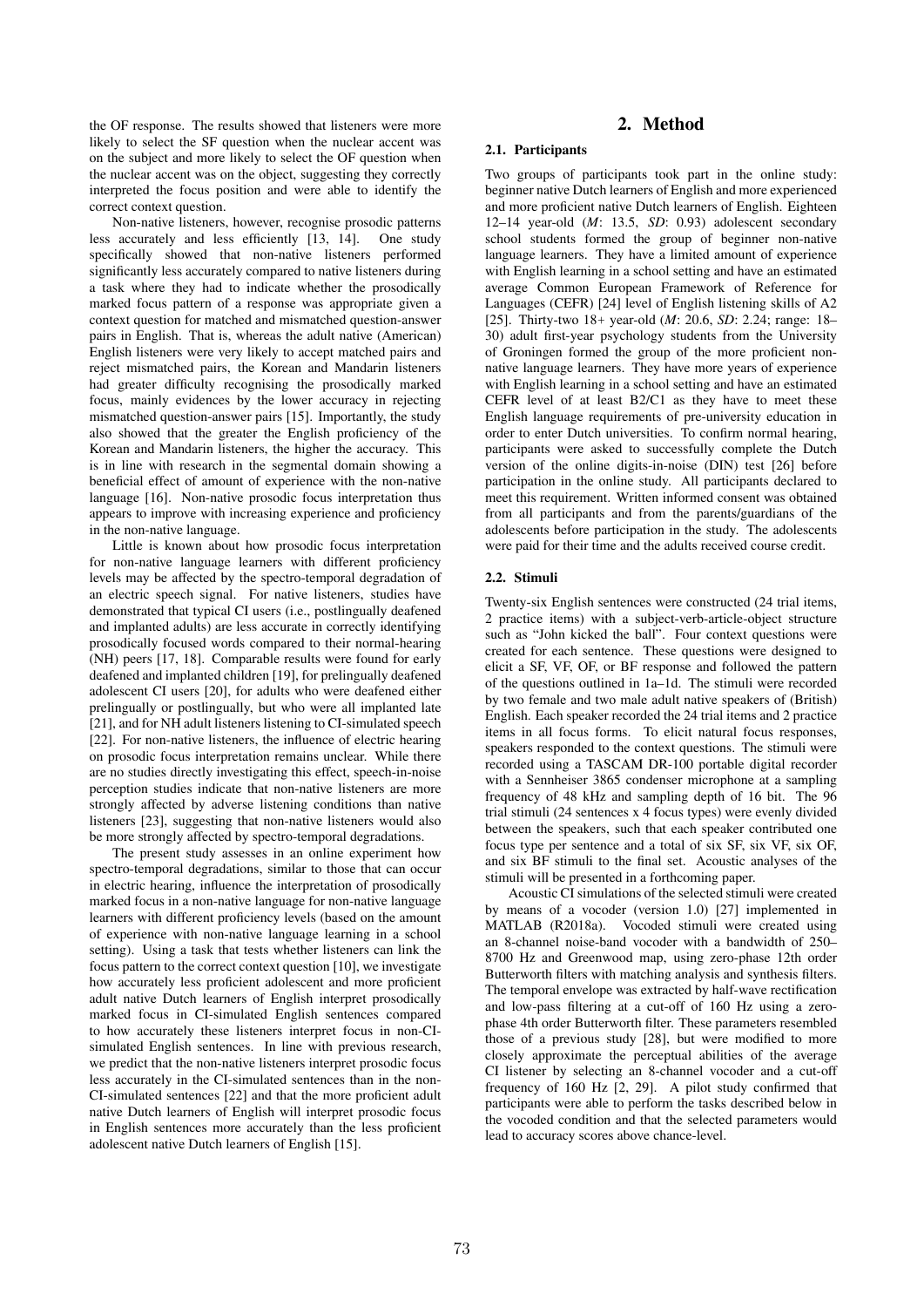## 2.3. Procedure

Participants completed an online experiment assessing the influence of the CI simulation on the interpretation of prosodically marked focus in English sentences using a singletask and dual-task paradigm (note: the set-up and results of the dual-task paradigm assessing listening effort by the addition of a free recall task will be discussed in a forthcoming paper as they are out of the scope of this paper). The experiment was coded in jsPsych (version 6.1.0) [30] and data collection was managed through a JATOS server (version 3.5.5) [31].

The primary task of the experiment was a single-interval four-alternative forced-choice (1I-4AFC) focus interpretation task with unprocessed (non-vocoded) and vocoded stimuli. During each trial, participants were presented with an auditory stimulus after which they were asked to indicate which of four possible context questions the speaker answered. The four context questions were presented as stacked response buttons and were accompanied by the prompt "Which question did the speaker answer?" (Dutch: "Welke vraag heeft de spreker beantwoord?"). The stimuli were presented in randomised order with the constraint that immediate succession of same-sentence stimuli, regardless of the focus pattern, would not be possible.

The experiment was divided into four blocks, one for each processing condition per task paradigm. The block order was pseudo-randomised and participants were randomly assigned to one of the four possible block orders. Each block started with a practice session during which participants received feedback on the 1I-4AFC focus interpretation task. In the experiment proper, no feedback was given.

Participants were instructed to complete the online experiment in a quiet environment and were asked to use good quality headphones. Sound levels could be calibrated at the start of the experiment; participants were instructed to adjust the volume of their headphones or computer until they could hear a sample sentence at a clear and comfortable level and to not adjust the volume thereafter. Participants were also presented with a vocoded speech sample at the start of the experiment so they could familiarise themselves with vocoded speech.

#### 3. Results

The 1I-4AFC task response data were analysed by fitting generalised linear mixed-effect models (GLMMs) in the R environment (version 4.1.2) using the *glmer* function of the *lme4* package (version 1.1-27.1) [32]. The prosodic focus interpretation patterns were fitted as the estimated probability of a correct response. The need for predictor variables and by-participant and by-stimulus random slopes was assessed through step-wise model comparisons using the *anova* function, starting from a basic model with only by-participant and by-stimulus random intercepts. The final model included an interaction between *processing* and *focus*, an interaction between *group* and *focus*, and an interaction between *paradigm* and *focus* (not discussed here), as well as by-participant and by-word random slopes for *processing* and *focus*. Post-hoc analyses were performed and visualised using the *emmeans* package (version 1.7.0) [33].

The model predictions in Figure 1 show that the probability of a correct response is lower in the vocoded condition than in the unprocessed condition (panel A) and that the more proficient adults outperform the less proficient adolescents (panel B). Post-hoc pairwise comparisons confirmed that the response probability is significantly lower for vocoded (vs. unprocessed)



Figure 1: *Estimated probability of a correct response per focus type (SF, VF, OF, BF) for unprocessed (red triangles) and vocoded (blue circles) stimuli averaged across participant groups and task paradigms (panel A) and for more proficient adult (purple diamonds) and less proficient adolescent (green squares) non-native listeners averaged across processing conditions and task paradigms (panel B). Shaded areas show the 95% confidence intervals. BF: broad focus; OF: object focus; SF: subject focus; VF: verb focus.*

stimuli for all focus types (SF:  $z = -9.06$ ,  $p < .001$ ; VF: *z* = −10*.*57, *p < .*001; OF: *z* = −5*.*35, *p < .*001; BF:  $z = -7.16$ ,  $p < .001$ ). Moreover, the response probability is significantly higher for the more proficient adult (vs. less proficient adolescent) listeners for  $S_F$  ( $z = 4.88$ ,  $p < .001$ ) and OF ( $z = 4.03$ ,  $p < .001$ ), but not for VF or BF ( $p > .05$ ).

Figure 1 also shows that the probability of a correct response is relatively high for SF and VF, but much lower for OF and BF. This pattern is evident in both processing conditions and for both participant groups. Post-hoc analyses confirmed that the response probability is significantly lower for OF than for SF (unprocessed:  $z = -9.07, p < .001$ ; vocoded: *z* = −6*.*35, *p < .*001; adults: *z* = −8*.*57, *p < .*001;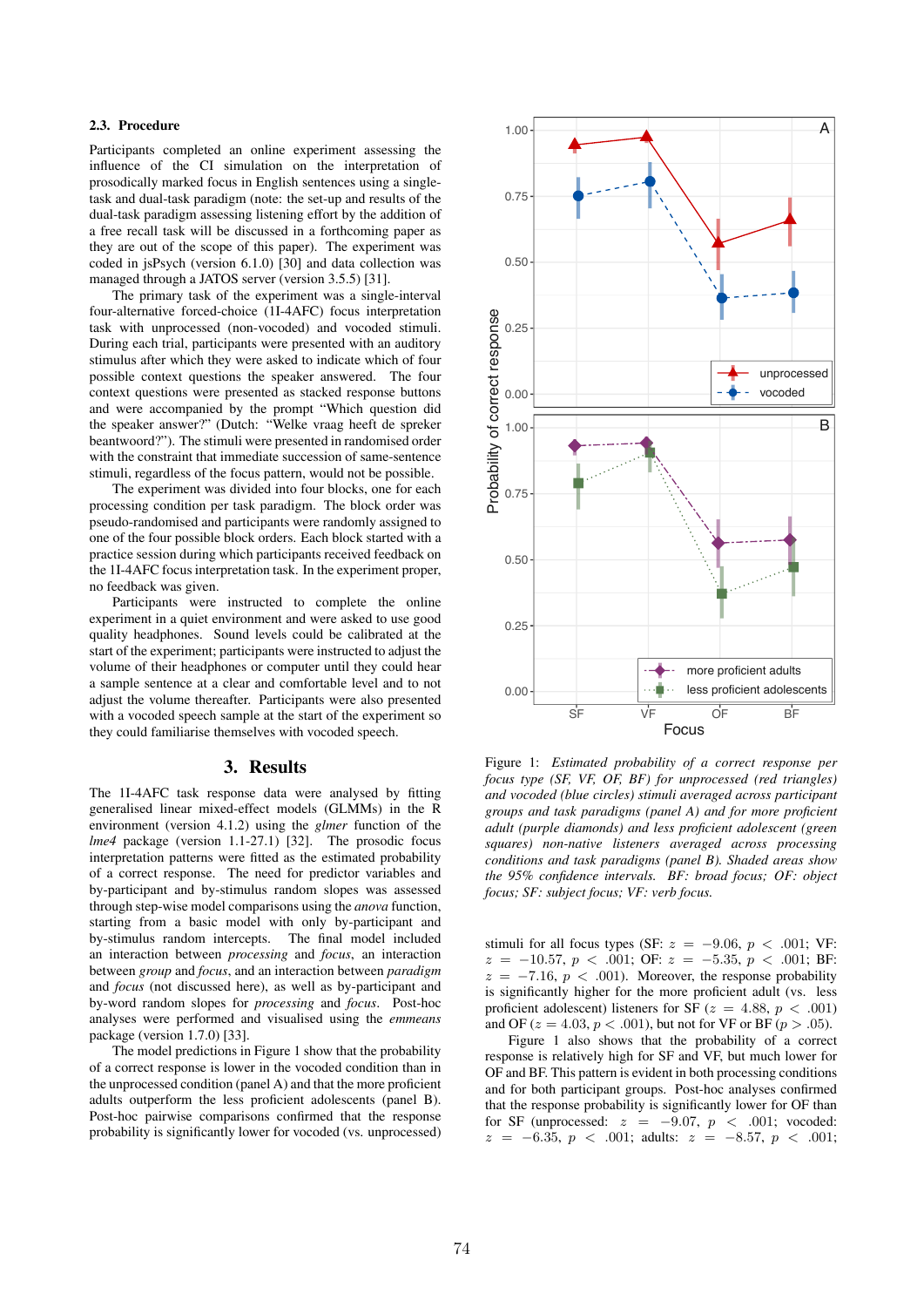adolescents:  $z = -6.34$ ,  $p < .001$ ) or VF (unprocessed:  $z = -9.13, p < .001$ ; vocoded:  $z = -5.80, p < .001$ ; adults: *z* = −7*.*07, *p < .*001; adolescents: *z* = −7*.*13, *p < .*001) and also significantly lower for BF than for SF (unprocessed: *z* = −7*.*33, *p < .*001; vocoded: *z* = −5*.*67, *p < .*001; adults:  $z = -7.67$ ,  $p < .001$ ; adolescents:  $z = -4.22$ , *p < .001*) or VF (unprocessed: *z* = −8*.55*, *p < .001*; vocoded:  $z = -5.92, p < .001$ ; adults:  $z = -7.36, p < .001$ ; adolescents:  $z = -6.45, p < .001$ .

Regardless of the processing condition, the response probability for SF does not significantly differ from the probability for VF, nor does the probability for OF differ from the probability for BF  $(p > .05)$ . Similarly, for the more proficient adults, the response probability for SF does not differ from the probability for VF and the probability for OF does not differ from the probability for BF  $(p > .05)$ . For the less proficient adolescents, however, the response probability is significantly lower for SF than for VF ( $z = -2.99$ ,  $p = .015$ ), whereas the difference in response probability between OF and BF did not reach significance  $(p > .05)$ .

Post-hoc interaction contrast analyses showed that the difference in the probability of a correct response between unprocessed and vocoded stimuli is significantly smaller for OF than for SF ( $z = -5.20, p < .001$ ) or VF ( $z = -7.18$ ,  $p < .001$ ) and significantly smaller for BF than for SF ( $z =$ −3*.*50, *p < .*001) or VF (*z* = −5*.*64, *p < .*001). The processing contrast is also significantly smaller for SF than for VF  $(z = -2.27, p = .023)$  and significantly smaller for OF than for BF  $(z = -2.17, p = .03)$ . The difference in the probability of a correct response between the more proficient adults and the less proficient adolescents is significantly greater for SF compared to VF ( $z = 2.84$ ,  $p = .005$ ), OF ( $z = 2.16$ ,  $p = .031$ , and BF ( $z = 2.61$ ,  $p = .009$ ), but not significantly different for OF compared to BF, or for VF compared to either OF or BF ( $p > .05$ ).

## 4. Discussion

The present study used a focus interpretation task with unprocessed and vocoded stimuli to investigate whether the spectro-temporal degradation of the simulated electric speech signal influences how accurately NH native Dutch learners of English of different ages and with different proficiency levels in English interpret prosodically marked focus in the non-native language. Results showed that, as expected, the CI simulation had a significant impact on the focus interpretation accuracy. Listeners were less accurate in identifying the correct context question in the vocoded condition compared to the unprocessed condition. This is in line with previous research on the influence of a CI or CI simulation on the recognition of prosodically focused words in a native language [17, 18, 19, 20, 21, 22]. It reiterates the importance of quality access to prosodic cues for prosody identification [1, 2, 3, 4], regardless of whether listeners are native or non-native listeners.

Overall, the more proficient adults outperformed the less proficient adolescents. Post-hoc analyses showed, however, that the difference between the participant groups was only significant for SF and OF. Even so, this finding is consistent with previous research on the recognition of prosodic focus with non-native listeners with different proficiency levels [15]. It shows that the accuracy of focus recognition increases with increasing proficiency in the non-native language. Note that age could also have played a factor as the more proficient adults were not just more proficient in English and more experienced

in English learning in a school setting, but they were also older than the less proficient adolescents. Some studies indicate that the adolescents are of an age where the development in understanding prosodic patterns is expected to be adultlike [34], but others indicate potentially longer developmental periods for prosody-related tasks [35]. However, the fact that the results of the present study are in line with previous research where age did not play a role suggests that the higher accuracy for the more proficient adults can be attributed to the fact that these native Dutch learners of English are the more experienced and more proficient non-native language learners [15, 16]. A more in-depth discussion regarding the covarying age effect will be presented in a forthcoming paper.

The significantly lower probability of a correct response for OF and BF compared to SF and VF observed in both processing conditions and for both participant groups suggests that there might be an underlying cause for this reduced accuracy. Recall that by default the nuclear accent is on the phrase-final word, but that for utterances with prosodically marked linguistic focus, the nuclear accent is on the focused word [8, 6, 9]. The nuclear accent is thus on the object for both the OF and the BF stimuli of this study. That is, the object is the focused word for OF stimuli, but it is also in phrase-final position, which is why the nuclear accent is also on the object for BF. It is therefore possible that the listeners confused OF and BF with one another, resulting in the reduced accuracy for these two focus types. Future research will be dedicated to investigating the interpretation confusions.

Finally, the influence of the CI simulation on the focus interpretation patterns did not significantly differ between the non-native listener groups. Both the less proficient adolescents and the more proficient adults were less accurate in linking focus position to the correct context question in the vocoded condition compared to the unprocessed condition and the more proficient adults tended to outperform the less proficient adolescents regardless of the processing condition. The lack of an interaction here suggests that the difference in the impact of adverse listening conditions between native and non-native listeners [23] cannot be extended to non-native listeners with different proficiency levels. The less proficient adolescents were not more strongly affected by the spectrotemporal degradations than the more proficient adults. Note that the age difference between the non-native listeners cannot be ruled out as an effect, even though some studies indicate that the perception of degraded speech is expected to be adult-like by the age 10–12 years [36]. The covarying age effect will be discussed more thoroughly in a forthcoming paper. Moreover, future research could investigate how the impact of the CI simulation on prosodic focus interpretation for the non-native listeners compares to this impact for native listeners.

## 5. Conclusion

This study assessed how a CI simulation influences the interpretation of prosodically marked focus in a non-native language. The results confirmed that a CI simulation lowers the accuracy of prosodic focus interpretation and that the accuracy of how well non-native listeners can link prosodic focus position to the correct context question increases with increasing proficiency in the non-native language. It was also revealed that the influence of the spectro-temporally degraded electric speech signal does not interact with the influence of the proficiency level in the non-native language, indicating that less proficient non-native listeners are not more strongly affected by a CI simulation than more proficient non-native listeners.